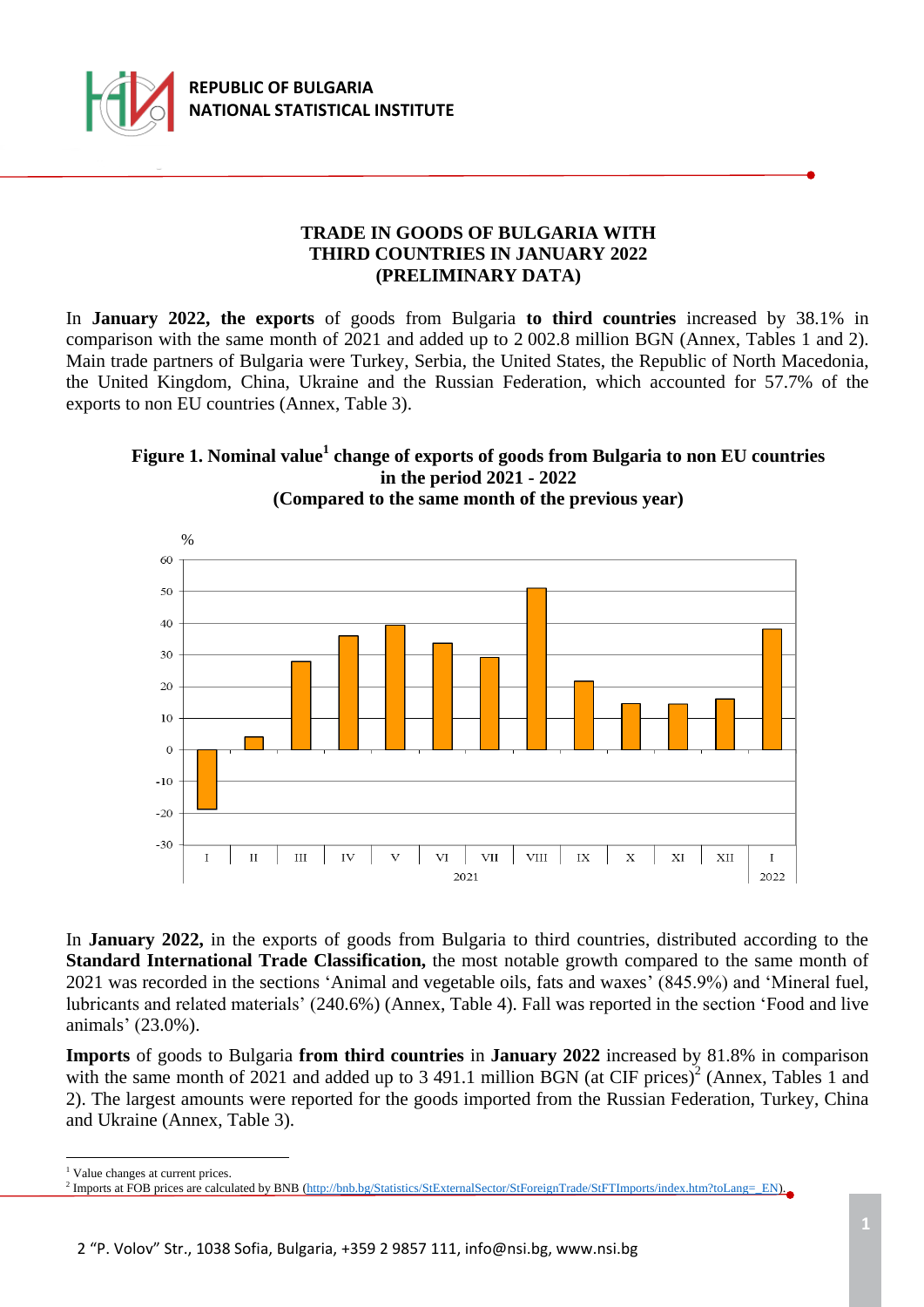



**Figure 2. Nominal value<sup>1</sup> change of imports of goods to Bulgaria from non EU countries in the period 2021 - 2022 (Compared to the same month of the previous year)**

In **January 2022,** in the imports of goods to Bulgaria from third countries, distributed according to the **Standard International Trade Classification,** the largest growth compared to January 2021 was recorded in the sections 'Mineral fuel, lubricants and related materials' (308.8%) and 'Manufactured goods classified chiefly by material<sup>2</sup> (113.7%) (Annex, Table 4). Fall was observed in the section 'Animal and vegetable oils, fats and waxes' (25.5%).

**The foreign trade balance** of Bulgaria (exports FOB - imports CIF) with third countries in **January 2022** was negative and added up to 1 488.3 million BGN (Annex, Table 1).

L,

<sup>&</sup>lt;sup>1</sup> Value changes at current prices.

<sup>&</sup>lt;sup>2</sup> The section includes the following divisions: leather, leather manufactures, n.e.s., and dressed furskins; rubber manufactures, n.e.s.; cork and wood manufactures (excluding furniture); paper, paperboard and articles of paper pulp, of paper or of paperboard; textile yarn, fabrics, made-up articles, n.e.s., and related products; non-metallic mineral manufactures, n.e.s.; iron and steel; non-ferrous metals.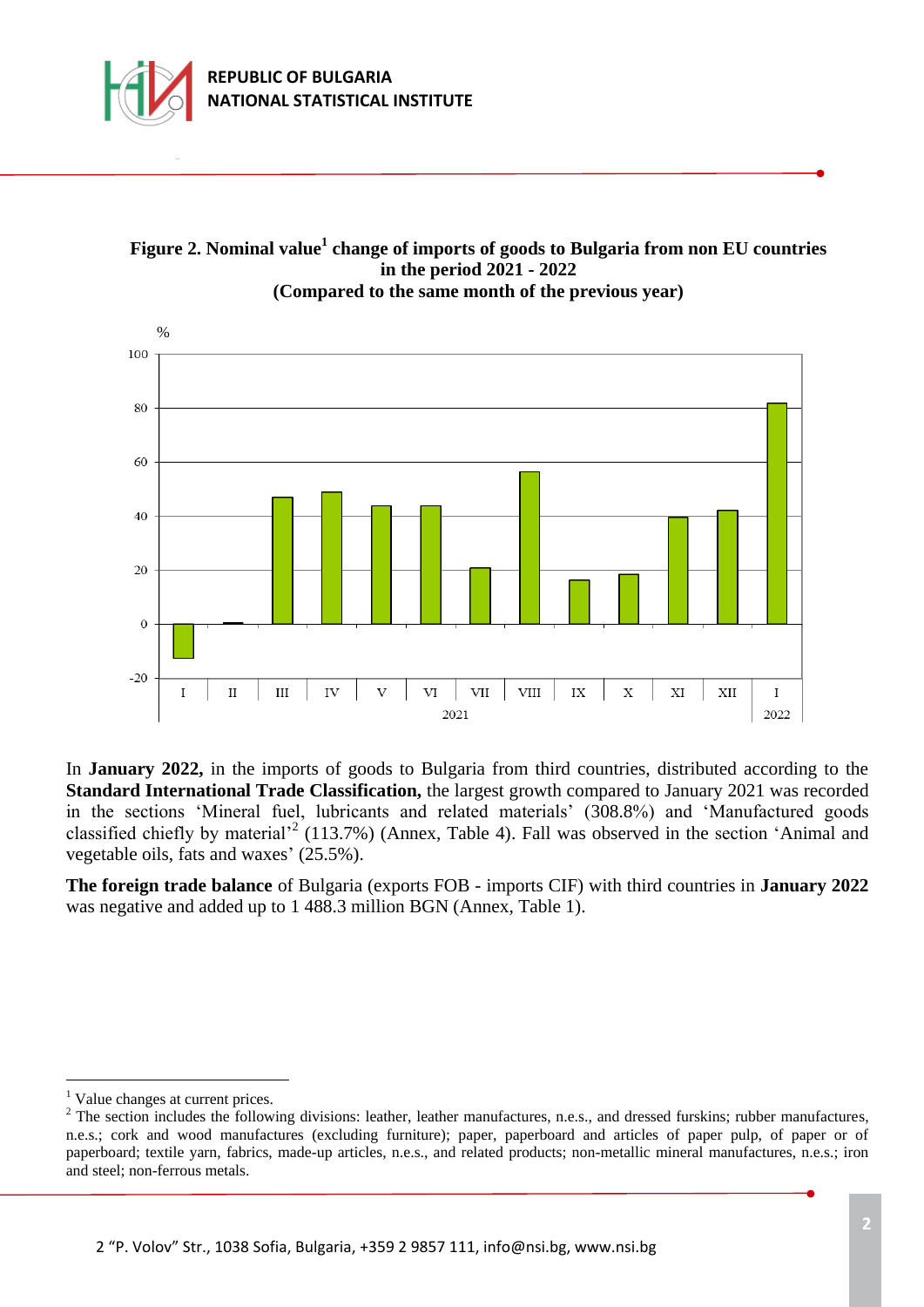

# **Trade in goods of Bulgaria with third countries and the EU - total**

In **January 2022,** the total value of **all the goods exported** from Bulgaria amounted to 6 246.7 million BGN, which is 31.2% more than the same month of 2021 (Annex, Tables 1 and 2).





The total value of **all the goods imported** into the country in **January 2022** amounted to 7 636.5 million BGN (at CIF prices), or 51.2% more than in January 2021 (Annex, Tables 1 and 2).

i<br>L

<sup>&</sup>lt;sup>1</sup> Value changes at current prices.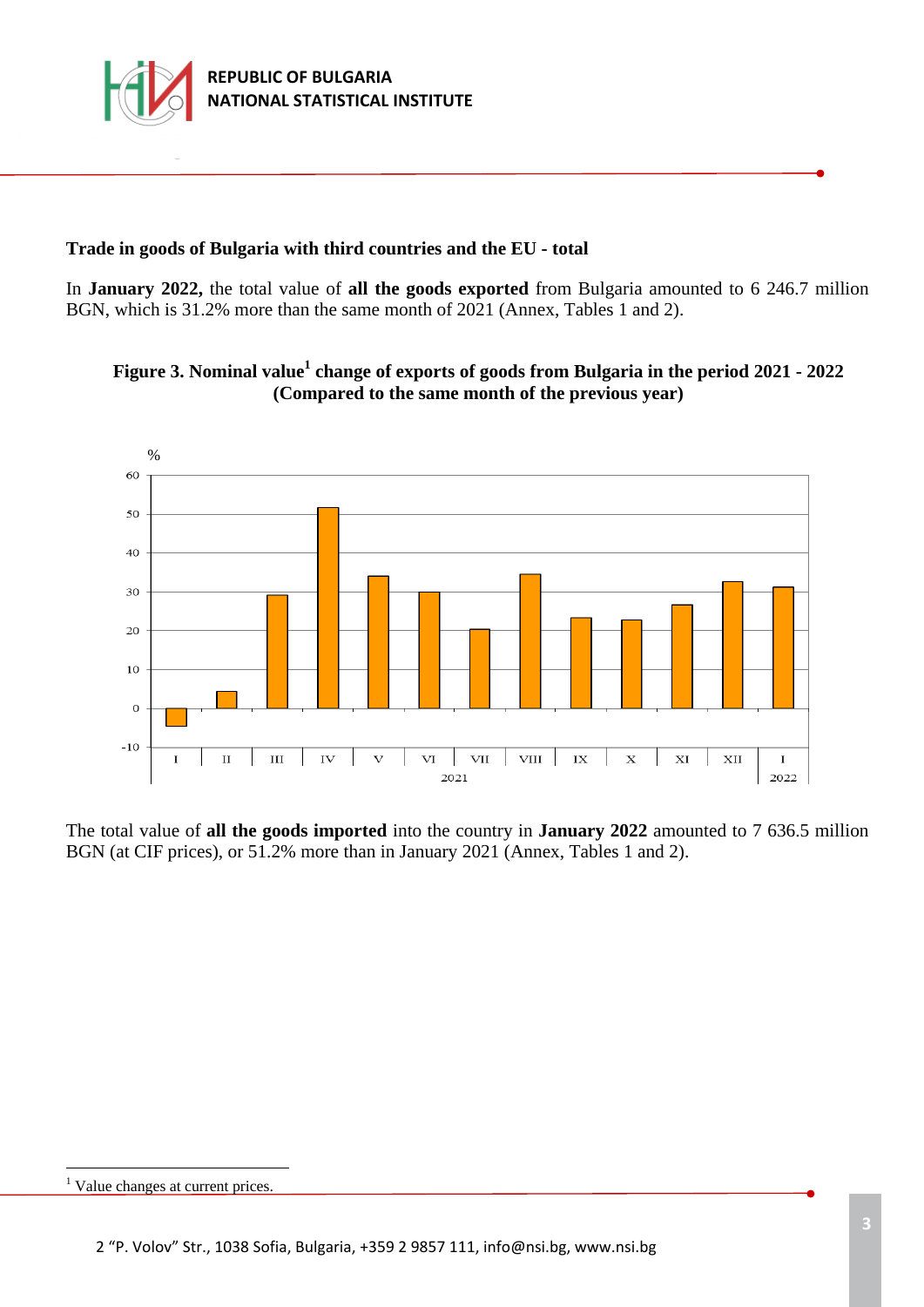





**The total foreign trade balance** (exports FOB - imports CIF) was negative in **January 2022** and amounted to 1 389.8 million BGN (Annex, Table 1).

i<br>L

 $<sup>1</sup>$  Value changes at current prices.</sup>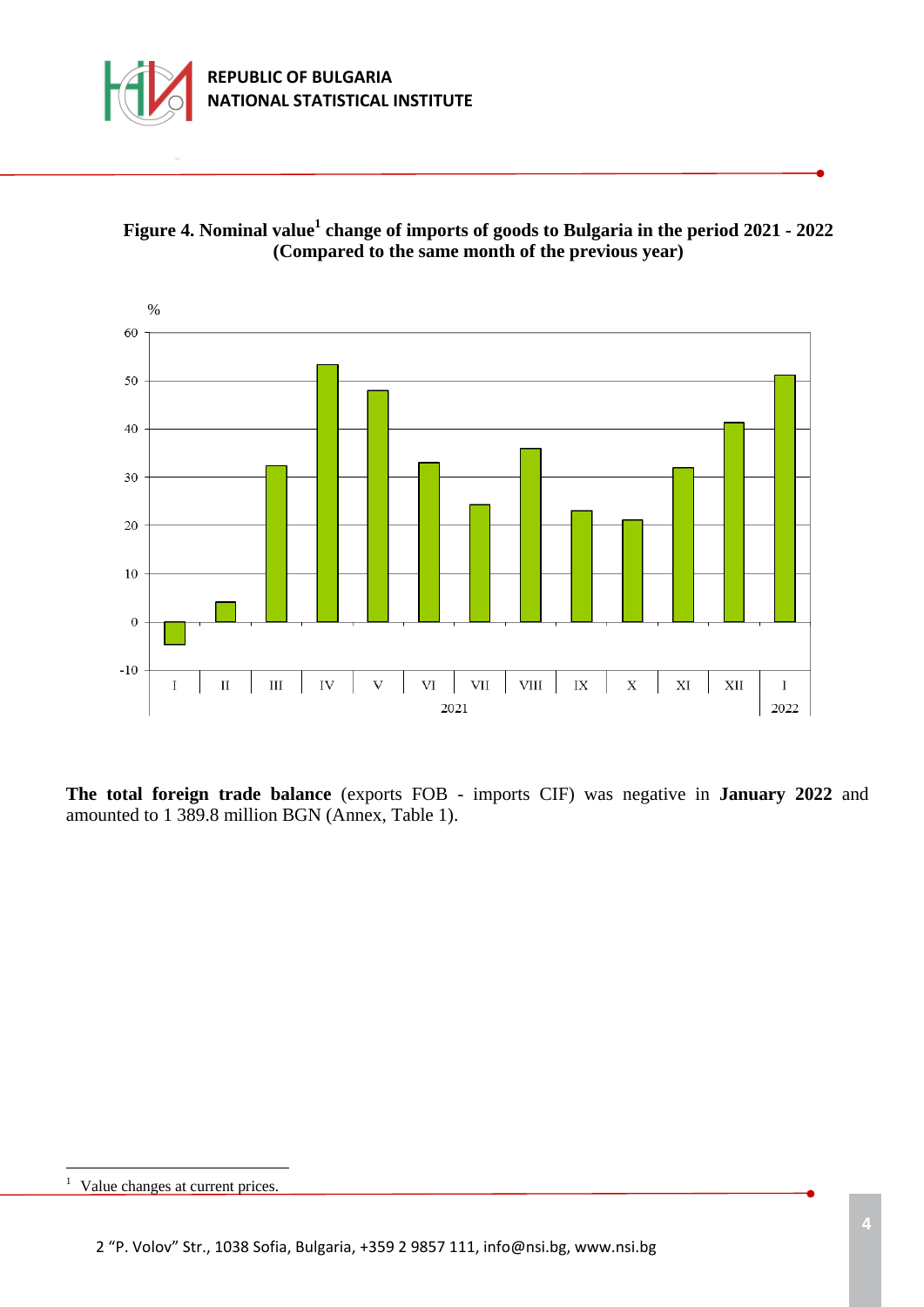

#### **Annex**

**Table 1**

### **Exports, imports and trade balance of Bulgaria in January 2021<sup>1</sup>and 2022<sup>1</sup> by months**

| (Million BGN)         |                      |        |               |                  |        |               |                         |       |               |  |
|-----------------------|----------------------|--------|---------------|------------------|--------|---------------|-------------------------|-------|---------------|--|
| <b>Months/Periods</b> | <b>Exports - FOB</b> |        |               | Imports - $CIF2$ |        |               | Trade balance - FOB/CIF |       |               |  |
|                       | <b>Total</b>         | EU     | <b>Non EU</b> | <b>Total</b>     | EU     | <b>Non EU</b> | <b>Total</b>            | EU    | <b>Non EU</b> |  |
| I.2021                | 4761.1               | 3310.9 | 1450.2        | 5050.6           | 3129.9 | 1920.7        | $-289.5$                | 181.0 | $-470.5$      |  |
|                       |                      |        |               |                  |        |               |                         |       |               |  |
| I.2022                | 6246.7               | 4243.9 | 2002.8        | 7636.5           | 4145.4 | 3491.1        | $-1389.8$               | 98.5  | $-1488.3$     |  |

<sup>1</sup> Data are preliminary as of March 14, 2022.

2 Imports at FOB prices are calculated by BNB

[\(http://bnb.bg/Statistics/StExternalSector/StForeignTrade/StFTImports/index.htm?toLang=\\_EN&toLang=\\_EN\).](http://bnb.bg/Statistics/StExternalSector/StForeignTrade/StFTImports/index.htm?toLang=_EN&toLang=_EN)

**Table 2**

### **Value changes of exports and imports of Bulgaria in January 2022<sup>1</sup> compared to the same month of the previous year**

|                       |              |                      |               |                      |      | (Per cent)    |  |
|-----------------------|--------------|----------------------|---------------|----------------------|------|---------------|--|
| <b>Months/Periods</b> |              | <b>Exports - FOB</b> |               | <b>Imports - CIF</b> |      |               |  |
|                       | <b>Total</b> | EU                   | <b>Non EU</b> | Total                | EU   | <b>Non EU</b> |  |
|                       | 31.2         | 28.2                 | 38.1          |                      | 32.4 | 81.8          |  |

<sup>1</sup> Data are preliminary as of March 14, 2022.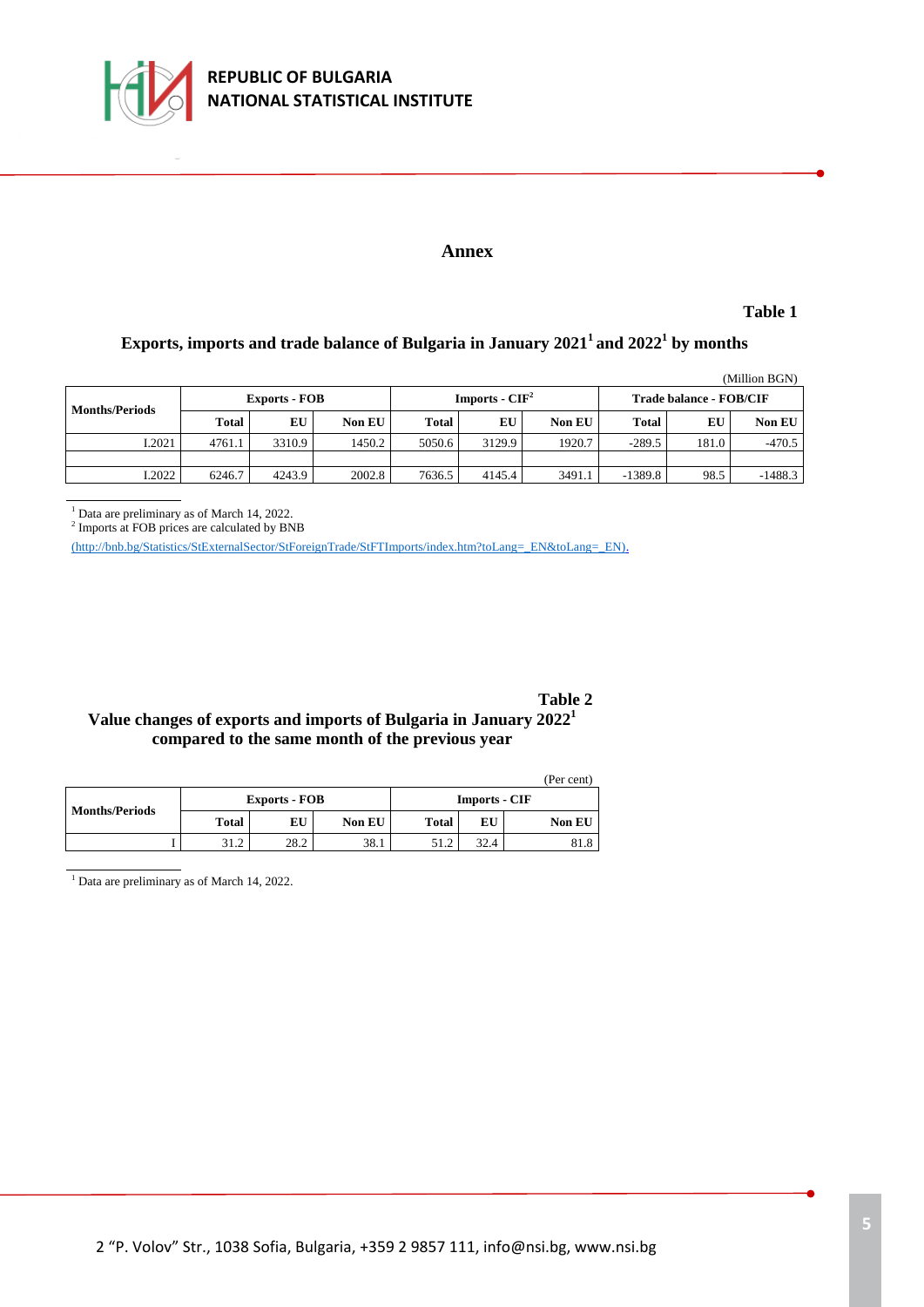

#### **Table 3 Exports, imports and trade balance of Bulgaria with main non EU partner countries<sup>1</sup>in January 2021<sup>2</sup>and 2022<sup>2</sup>**

|                             |                    | <b>Exports - FOB</b> |                                                     |                    | <b>Imports - CIF</b> | Trade balance -<br><b>FOB/CIF</b>                   |                    |           |
|-----------------------------|--------------------|----------------------|-----------------------------------------------------|--------------------|----------------------|-----------------------------------------------------|--------------------|-----------|
| <b>Countries</b>            | 2021               | 2022                 | Change<br>compared to                               | 2021               | 2022                 | <b>Change</b><br>compared to                        | 2021               | 2022      |
|                             | <b>Million BGN</b> |                      | the same<br>period of the<br>previous vear<br>$-$ % | <b>Million BGN</b> |                      | the same<br>period of the<br>previous vear<br>$-$ % | <b>Million BGN</b> |           |
| Third countries - total     | 1450.2             | 2002.8               | 38.1                                                | 1920.7             | 3491.1               | 81.8                                                | $-470.5$           | $-1488.3$ |
| of which:                   |                    |                      |                                                     |                    |                      |                                                     |                    |           |
| Albania                     | 11.4               | 16.8                 | 47.4                                                | 3.7                | 5.3                  | 43.2                                                | 7.7                | 11.5      |
| Bosnia and Herzegovina      | 9.7                | 21.5                 | 121.6                                               | 3.0                | 4.9                  | 63.3                                                | 6.7                | 16.6      |
| <b>Brazil</b>               | 6.0                | 41.7                 | 595.0                                               | 5.6                | 65.4                 | 1067.9                                              | 0.4                | $-23.7$   |
| Canada                      | 9.1                | 12.0                 | 31.9                                                | 56.4               | 44.0                 | $-22.0$                                             | $-47.3$            | $-32.0$   |
| Chile                       | 1.6                | 1.0                  | $-37.5$                                             | 38.2               | 34.7                 | $-9.2$                                              | $-36.6$            | $-33.7$   |
| China                       | 142.1              | 87.6                 | $-38.4$                                             | 316.3              | 493.5                | 56.0                                                | $-174.2$           | $-405.9$  |
| Egypt                       | 48.0               | 27.7                 | $-42.3$                                             | 23.0               | 10.0                 | $-56.5$                                             | 25.0               | 17.7      |
| Georgia                     | 12.9               | 34.2                 | 165.1                                               | 86.1               | 113.4                | 31.7                                                | $-73.2$            | $-79.2$   |
| Gibraltar                   | 23.7               | 41.2                 | 73.8                                                |                    | 0.0                  | $\mathbf X$                                         | 23.7               | 41.2      |
| India                       | 14.7               | 33.4                 | 127.2                                               | 25.2               | 49.5                 | 96.4                                                | $-10.5$            | $-16.1$   |
| Indonesia                   | 3.7                | 3.4                  | $-8.1$                                              | 6.5                | 4.8                  | $-26.2$                                             | $-2.8$             | $-1.4$    |
| Iran, Islamic Republic of   | 11.1               | 14.1                 | 27.0                                                | 3.2                | 11.3                 | 253.1                                               | 7.9                | 2.8       |
| Israel                      | 18.1               | 18.0                 | $-0.6$                                              | 5.0                | 5.7                  | 14.0                                                | 13.1               | 12.3      |
| Japan                       | 7.8                | 9.7                  | 24.4                                                | 31.4               | 40.8                 | 29.9                                                | $-23.6$            | $-31.1$   |
| Kazakhstan                  | 2.8                | 1.5                  | $-46.4$                                             | 0.1                | 0.1                  | 0.0                                                 | 2.7                | 1.4       |
| Korea, Republic of          | 12.3               | 29.8                 | 142.3                                               | 21.6               | 29.7                 | 37.5                                                | $-9.3$             | 0.1       |
| Libya                       | 19.0               | 17.6                 | $-7.4$                                              | ÷                  | ÷.                   | $\bar{\mathbf{X}}$                                  | 19.0               | 17.6      |
| Morocco                     | 10.6               | 8.1                  | $-23.6$                                             | 1.1                | 3.1                  | 181.8                                               | 9.5                | 5.0       |
| Namibia                     | 0.3                | 0.0                  | $-100.0$                                            | L.                 | $\overline{a}$       | $\mathbf X$                                         | 0.3                | 0.0       |
| Norway                      | 6.9                | 9.4                  | 36.2                                                | 4.0                | 3.4                  | $-15.0$                                             | 2.9                | 6.0       |
| Peru                        | 0.9                | 1.2                  | 33.3                                                | 154.8              | 0.2                  | $-99.9$                                             | $-153.9$           | 1.0       |
| Republic of North           |                    |                      |                                                     |                    |                      |                                                     |                    |           |
| Macedonia                   | 57.3               | 110.7                | 93.2                                                | 35.7               | 55.1                 | 54.3                                                | 21.6               | 55.6      |
| <b>Russian Federation</b>   | 55.7               | 67.3                 | 20.8                                                | 258.1              | 965.8                | 274.2                                               | $-202.4$           | $-898.5$  |
| Serbia                      | 75.9               | 169.6                | 123.5                                               | 95.4               | 128.6                | 34.8                                                | $-19.5$            | 41.0      |
| Singapore                   | 2.4                | 3.4                  | 41.7                                                | 7.2                | 9.5                  | 31.9                                                | $-4.8$             | $-6.1$    |
| South Africa                | 4.9                | 59.9                 | 1122.4                                              | 2.1                | 15.9                 | 657.1                                               | 2.8                | 44.0      |
| Switzerland                 | 34.1               | 39.7                 | 16.4                                                | 36.5               | 43.3                 | 18.6                                                | $-2.4$             | $-3.6$    |
| Syrian Arab Republic        | 1.2                | 0.3                  | $-75.0$                                             | 0.3                | 0.1                  | $-66.7$                                             | 0.9                | 0.2       |
| Taiwan                      | 6.5                | 5.6                  | $-13.8$                                             | 28.6               | 32.2                 | 12.6                                                | $-22.1$            | $-26.6$   |
| Tunisia                     | 14.6               | 18.7                 | 28.1                                                | 3.0                | 36.3                 | 1110.0                                              | 11.6               | $-17.6$   |
| Turkey                      | 319.5              | 429.4                | 34.4                                                | 318.2              | 654.2                | 105.6                                               | 1.3                | $-224.8$  |
| Ukraine                     | 26.0               | 75.0                 | 188.5                                               | 86.9               | 239.5                | 175.6                                               | $-60.9$            | $-164.5$  |
| <b>United Arab Emirates</b> | 11.3               | 11.0                 | $-2.7$                                              | 6.8                | 8.8                  | 29.4                                                | 4.5                | 2.2       |
| United Kingdom <sup>3</sup> | 75.7               | 99.3                 | 31.2                                                | 23.1               | 42.2                 | 82.7                                                | 52.6               | 57.1      |
| <b>United States</b>        | 96.1               | 115.8                | 20.5                                                | 32.3               | 56.7                 | 75.5                                                | 63.8               | 59.1      |
| Viet Nam                    | 8.7                | 4.9                  | $-43.7$                                             | 14.5               | 19.2                 | 32.4                                                | $-5.8$             | $-14.3$   |

<sup>1</sup> Partner country:

- In case of exports (or dispatches) is the country (or Member State) of final destination of the goods.

- In case of imports (or arrivals) is the country (or Member State) of consignment of the goods.

<sup>2</sup> Data are preliminary as of March 14, 2022.

<sup>3</sup>The United Kingdom includes: Northern Ireland; Great Britain; Channel Islands and Isle of Man.

'x' - not applicable.

'0' - less than half of unit employed.

'-' - no case registered.